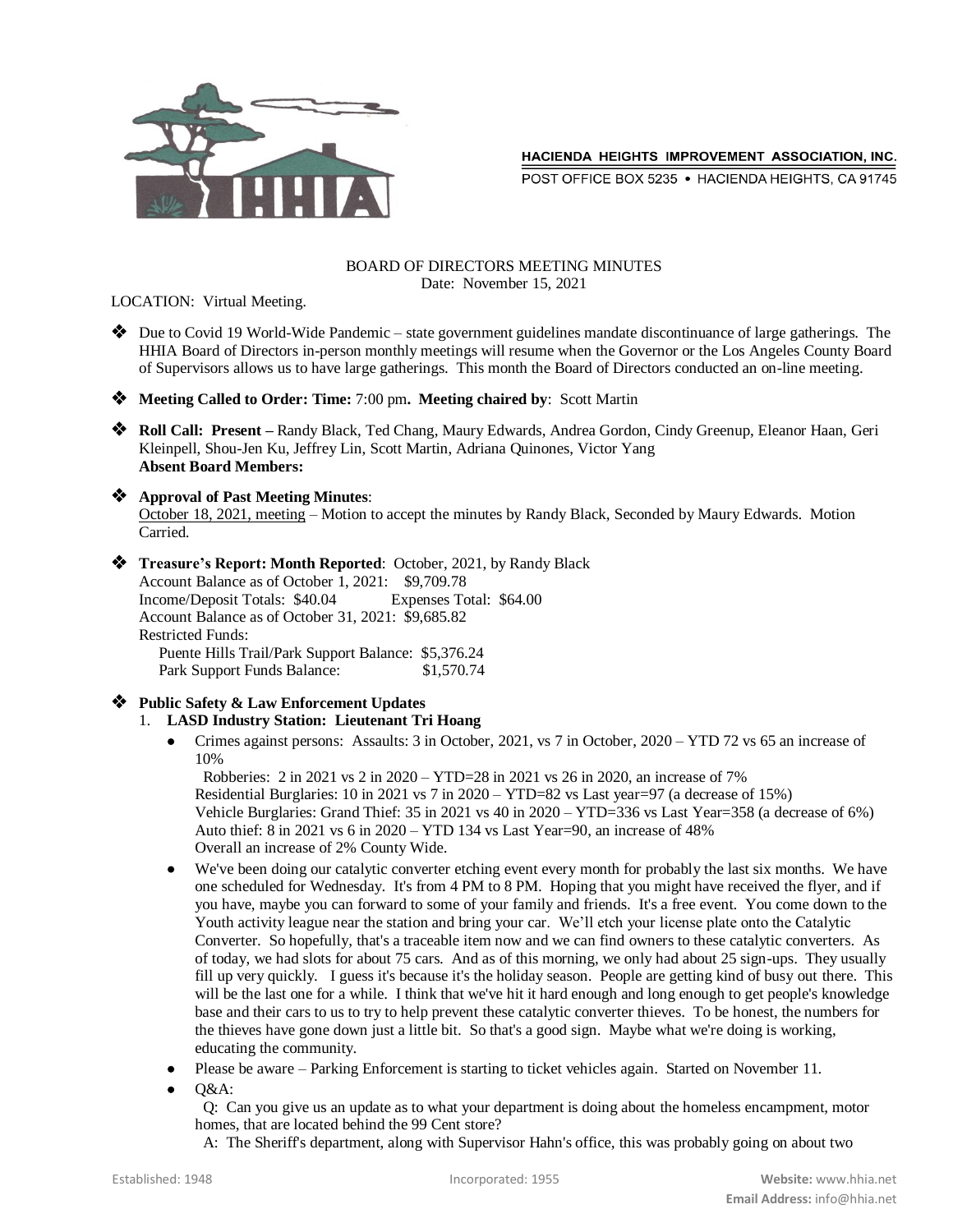weeks ago now. We went out and it was really led by the supervisor's office. We meet with the individuals, individual households, the community over there, concerning the motorhomes/the RVs that are on Shady Bend.

 So, we met up with them. There was probably maybe about 8 people that were originally scheduled to be there. But as we stood outside - myself and a couple other deputies in uniform and Lauren was out there - and we brought some of the homeless outreach people out - a group, began to gather right on the corner. It just seemed that there were a lot of other citizens just driving by, and they just stopped and joined our meeting. I think we ended up with probably about 20 people. So, our message was received, we're working on, as in the collective, moving those individuals away from Shady Bend.

 I know they've been there for quite some time. It has to be 2 Years or more. There's about three motorhomes left there. We did a targeted operation there. Last week, we were able to make some successful moves there in order to get those individuals off the street. So we moved out two of the five that were there. There's three left. LAHSA, which I'm not sure you're familiar with, that's the LA Homeless Service Agency. They've outreached to these individuals for quite some time. And as I've learned, they have found these individuals locations, meaning fixed locations, such as, Section 8 Housing. They found that they're just waiting for these vouchers. They have the vouchers in hand. They're just waiting for an actual location to move into. That's progressing there. There was a tent that was on that block, and he has since left. That was good too.

We are still moving forward with the red curb line across the street, more so, on the side of the 99 Cent store. The housing side will not have the red curb line, but Public Works is moving forward with the red curb line. I'm not necessarily against it or for it, I just cautioned the residents out there that if you're gonna read curb line that side you no longer have the ability to park there either. So, I don't live there, so I can't give a real opinion. But I can just give another point of view on that. Once that curb is marked red, it's red for everybody. Not just people that don't reside in a structure on that street. So, the Public Works is moving forward with that. It'll come up I don't know the timeframe. But it can't be too long.

 (Scott) I was there as part with some of the residents, and some of the other attendees was a union station. And they did make the point that the people needing housing can have all the vouchers they want, but it's up to the people who have the homes, the landlords, as to whether they want to allow those individuals to come into their properties or not. And there's a shortage of those homes available as well. So there's still some hurdles in the way to try to get them out of there. But I worry that it's up to the people if they move their RVS, and then just plant them on another block. And I think it's only fair that we should all keep our eyes out, because I can think of about at least 1 or 2 other places where people are living full-time in their RVs. And I think that we have to pass this unfortunate change to their living situation evenly around to everybody. So it's not just Shady Bend. So we should all keep our eyes open to see if we can help to find locations and help them move to a safer place. And get out of the neighborhoods and living in recreational vehicles.

## 2. **CHP Santa Fe Springs Station: Ofc. Kevin Tao**

- I heard that Ofc. Iniguez brought a lot of statistics, and I'm not familiar with what type of statistics. If you would just let me know what kind of information you like from the highway patrol, I could prepare for the next meeting - Scott Martin suggested Officer Tao contact him offline and he would let him know what information has been given previously and how HHIA connects with the community.
- Ofc. Tao was in the office last week working on traffic complaints etc. The issue on Turnbull Canyon Rd regarding street racing, the several accidents and the fear of fires which can be started by them was discussed. CHP is aware.
- Chips for Kids Toy Drive starts December 3rd (Friday). CHP stations are set up to collect unwrapped Toys for Children. CHP has partnered with Walgreens to collect toys as well.
- **Ofc. Tao's email[: ktao@chp.ca.gov](mailto:ktao@chp.ca.gov) telephone #: 562-868-0503.**
- Q&A: Regarding Tents along exit ramp at Azusa from the 60 Fwy East bound Caltrans did a clean up of the area about 1.5 weeks ago. They trimmed the trees and cleaned up the back area when I drove by there. Buy I'll check again and with the officer that works the 60 beat. The best way to deal with these homeless encampments is to contact us. CalTrans will then schedule when they can deal with the situation. They need to issue an eviction notice to the people in the encampment. They have 72 hours to leave and take everything off the site. Then Caltrans can enter and clean out the area.
- 3. **Mountains Recreation & Conservation Authority**: No representative in attendance.

#### **Public Input:**

 Marilyn: I'm a community member, live in Hacienda Heights and am a teacher in HLPUSD. There is a large group of us protesting the District's vaccine mandate. In late September the board of HLPUSD mandated the vaccine for all staff members, giving us a couple of week to do so. We were allowed to file a religious or a medical exemption. I along with about 60 other employees filed for a religious exemption, some filed for a medical exemption. We were all denied. About 1.5 weeks later they called back 6 employees to go back to work with the same accommodation we had requested. There was no due process. It was go home, we'll contact you, don't contact us. We were given an opportunity for an appeal but was again denied. It has been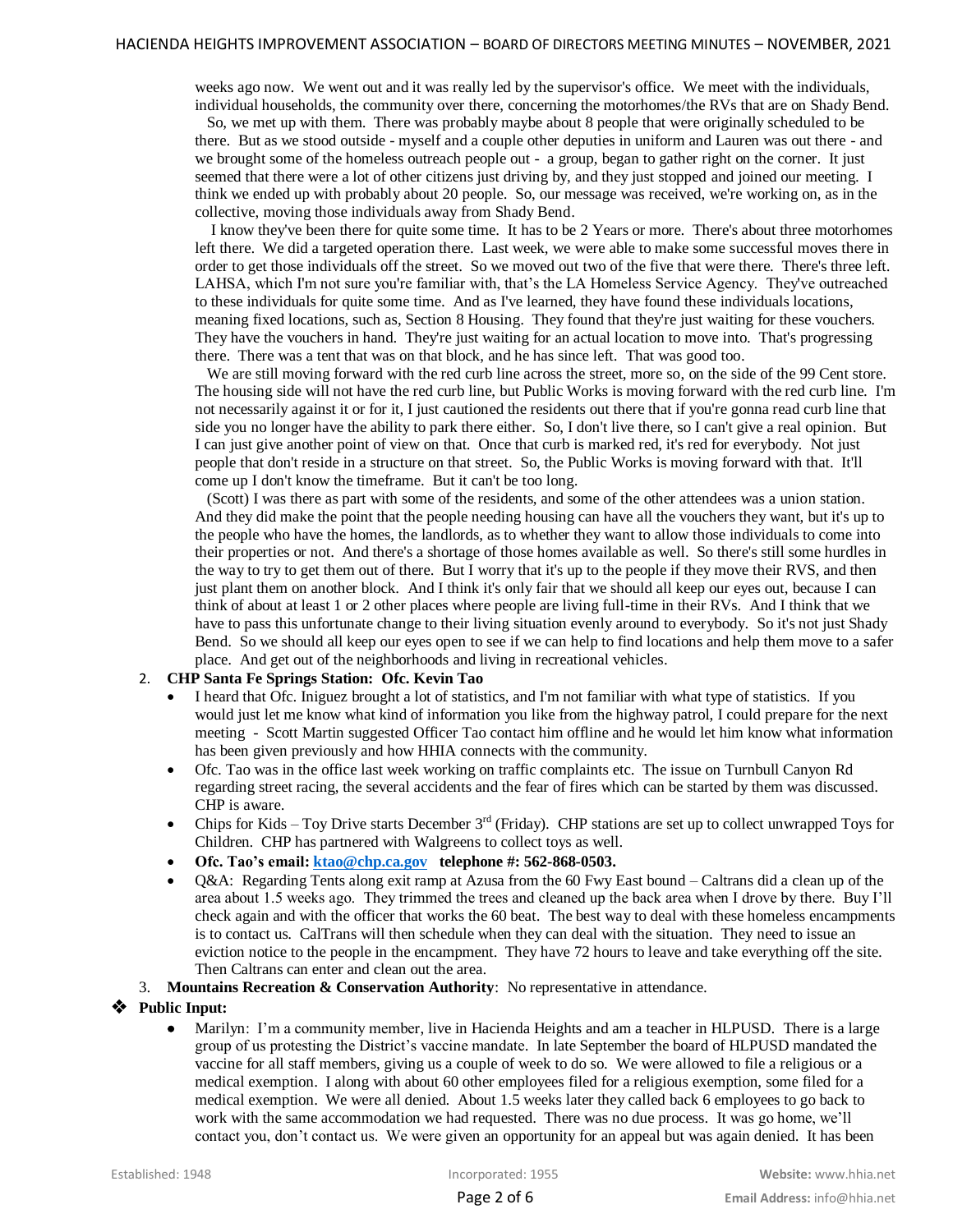about a month we've been on unpaid leave. Many teachers are out of the classrooms and replaced by subs – some are special ed. teachers. So a lot of kids are not getting their legally required minutes of education. I'm asking for community support, or any type of help to help the students, staff, teachers – just to have a better situation for all of us.

## **Presentation: No Presentation this month.**

## **Community Representatives:**

- 1 **Representative 4th Supervisorial District: Nick Holden (Supervisor Janice Hahn)**
	- I want to start with an update regarding Quemetco and AQMD. There was a community meeting last Wednesday to take feedback on the public's comments regarding their permanent expansion and what people have to say about that. Supervisor Hahn's office, Supervisor Solis and the Department of Public Health comments are in opposition of the permanent expansion of Quemetco, to continue to protect public health, air quality, and with the additional emissions that may be caused. We did hear from a lot of residents, and it was good to see that.
	- There is a vaccine mandate that is in place for Covid vaccination in Indoor Portions of Bars, wineries, distilleries, nightclubs and lounges. So, employees and customers for these businesses have to have proof of at least one vaccine. Of course, unvaccinated customers can still enjoy the outdoor parts of these establishments.
	- The Citizens Redistricting Commission are in charge of the redistricting process for LA County. We'll be hosting community meetings to take input. There are four map renderings right now in terms of what is still being considered. So, if you wanted to give any input on them, they're still taking those comments.

## 2 **Representative 39th Congressional District: Abigail Fachtmann (Congresswoman Young Kim)**

- The Cyber Awareness Act, introduced by Congresswoman Kim, and Congressman Jason Crow passed the House, and this bill will require the SBA to assess their cybersecurity abilities to report any future breaches of information. So we're excited to see this will continue to progress.
- The congresswoman also recently introduced with Congresswoman Salazar and Congressman Correa the Service Act, or the Supporting Every at-Risk Veteran In Critical Emergencies Act, which would create a grant program through the Department of Justice, to deploy local veteran response teams of military veteran, law enforcement officers to respond to other veterans in crisis or emergency.
- Our office also launched our Vietnam War commemoration program. So if you know a veteran in the 38th Congressional District who served during the Vietnam War, submit their information as we will be recognizing them. Please use this link: https://youngkim.house.gov/services/vietnam-war-commemoration.
- $\bullet$  We will also be holding a telephone talk, Town Hall this Wednesday, November 17<sup>th</sup>, at 6 PM PST. If you plan to join, we'd love to have you, please sign up by 11 AM this Wednesday and we'll make sure to put you on the list. https://lp.constantcontactpages.com/sv/MfeFQYY/teletown
- We recently opened our second district office for LA. County in Diamond Bar. Please feel free to stop by and visit. We'd be happy to help you there. Diamond Bar District Office of U.S. Representative Young Kim, 1320 Valley Vista Dr. Suite #205, Diamond Bar, CA 91765, Phone: (714) 984-2440, 9 am to 5 pm PST, Wednesdays and Fridays
- Q&A: Q: Will the Congresswoman be able to do an in person town hall soon?

A: We are working on it. I don't have concrete details right now, unfortunately, but we are working on, and I'll be sure to keep you posted.

Q: Is Congress woman Young Kim aware of the issue that we're having with Quemetco? And, if so, what is she going to do to protect us from environmental impacts that are currently happening in our community?

A: We are relaying the issue to the congresswoman. Right now, I don't have concrete details. But once I do have updates, I'll make sure to let you know.

Q: I understand that Congresswoman Kim voted against the Infrastructure Bill. Do you know Why she voted against it?

A: That is correct. She voted against the Infrastructure Bill. The reason was she didn't want to raise taxes that aren't linked to the multi-trillion dollar Reconciliation Budget. That's the main reason for her voting against the Bill and I'd be happy to send you more information.

- 3 **32nd State Senate District: Kyle Miller (Senator Bob Archuleta) Not in Attendance**
- 4 **57th State Assembly District: Ramon Luquin Jr. (Assembly Member Lisa Calderon) Not in Attendance**
- 5 **Hacienda Heights Librarian: Christina Cabrera-Labrador Not in Attendance**
- 6 **Hsi Lai Temple: Ching Chausse**
	- See separate attachment for Hsi Lai Temple, "11-15 Hsi Lai Report".
	- Q&A: Q: Is there any information about when the draft Environmental Impact Report will be coming out on the expansion of their facilities? A: I don't have that information, but I will check for you. Put your contact information on the Chat, and then maybe we can answer your question.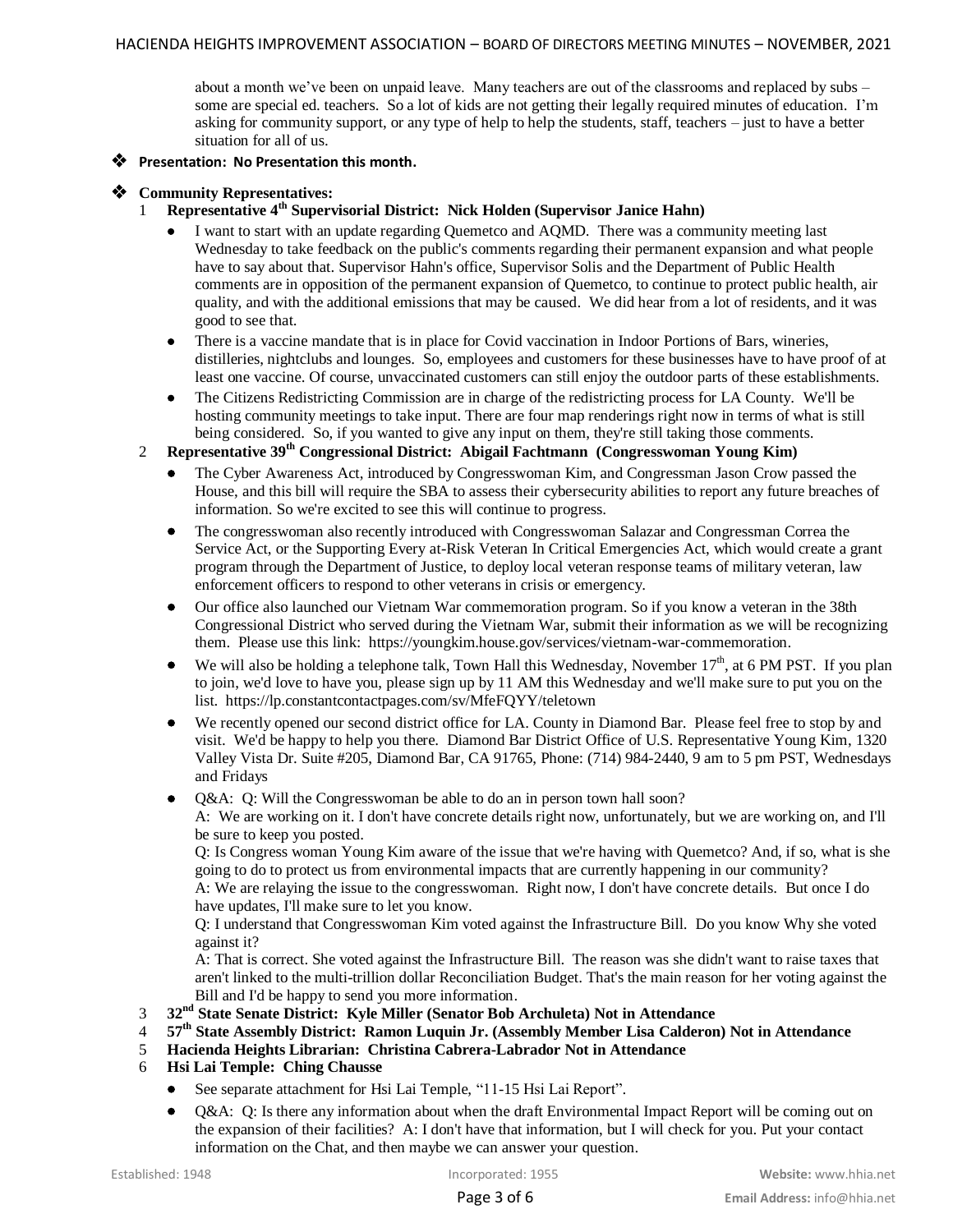## 7 **LA Co Parks & Recreation**: **Brian Ceballos**

- I want to personally thank the HHIA Board Members for participating in the Hacienda Heights Community Center's Trick or Treat Village event last month. We had at least 400 people in attendance. We had community booths, outdoor entertainment, free churros, snacks and coffee for the community. We had caricaturist artists, two mazes in which families participated. It was a huge success. It was one of our first, welcome-back inperson events that we were able to host for the community –starting off on a good note. We also had some other events at Manzanita Park and Steinmetz Park
- This week, we're having our Harvest Festival events at our sites, which will include our food giveaways and activities. A few sites will also have performances, starting off with the Harvest Festival Event at the Hacienda Heights Community Center on Wednesday, November 17th, from 5 to 8 PM. It is a free event. It is open to the community. It is limited. So it's on a first come, first serve basis. We're not trying to promote too hard on it because I believe we only have enough meals procured for about the first 200 guests. So we've just been promoting it internally at the facility and with all of our other community program participants at our sites. We do have, on the following day Thursday, November 18th the same event, on a much smaller scale at Manzanita Park, this is for about 100, maybe 120 guests. And again, same concept we'll be having a food giveaway. We'll be having raffle prizes, will be having music crafts. So, it's for all ages, you do not need to register. You just come, you just grab a pre-packaged meal, You stay for the entertainment, and then just enjoy yourself.
- In December, we have our winter events and the flagship winter event, being at Steinmetz Park. On Friday, December 17th, we will have a snow play area, character visits, crafts, raffles and free food. We'll have activities like crafts and more entertainment, like rock climbing, and maybe a train roaming around the park premise. So I'll be sure to provide these flyers to the board, and then feel free to promote this one. We're expecting a very large crowd for this Winter event.
- Also starting in December, our winter season begins, which means all of our classes will be starting. And right now we're promoting them. If you have anybody who would like to participate in workout classes, or youth based classes like crafts or dance classes, or classes for seniors, we have some sewing, some crafts, some social clubs, all those classes. And our catalog can be found on our main website and to register for winter classes with LA County Parks & Recreation: https://apm.activecommunities.com/LosAngelesCounty.

#### 8 **Disaster Preparedness – Home Hazard Hunt – Presentation**: **Maury Edwards**

- Get your copy of "Get Ready Stay Ready…Personal Preparedness Challenge". It is available on the Home Page of HHIA.net – under EMERGENCY PREPAREDNESS.
- This is the November Challenge.
- Next month we will cover the December and January Challenges.
- Q&A. In response to a question regarding in-person training, there were certification classes in October. Maury will see if there are future classes and will advise the PR chairperson to get word out to Hacienda Heights residents.

#### 9 **Quemetco**

There was a general discussion regarding Quemetco's request for expansion of hours. This was further info of Nick Holden's comments earlier. The December 14 deadline for written feedback was mentioned and the fact Quemetco has been working with an expired permit for many years. Their expansion request would mean working 24/7. Scott suggested Adriana and Andrea get together offline and possibly work on a draft to be submitted to the Board to review and get a vote to send it from HHIA's Board of Directors. Steven Wu also volunteered to give input giving a public health and medical perspective.

## **Treasurer's Report: Consent Items: (No Items)**

## **Old Business:**

- 1 **Update on December Newsletter**......................................................................................................... Scott Martin
- This Newsletter will contain some important information. (1) It will have a ballot; (2) Information about voting for the seven candidates, five of them incumbents and two new nominees. They'll be officially nominated tonight.
- A reminder any articles for the Newsletter are due by November  $22<sup>nd</sup>$ . The goal is to have the newsletter out by December 8<sup>th</sup>.
- 2 **Update Annual Meeting Planning Committee**...................................................................................Eleanor Haan
	- A note to the committee. We will be having a brief meeting. Since we can't have food service at the Annual Meeting, it limits what we have to cover. I'll send out a meeting notice shortly.
	- Randy noted the Annual Meeting will not be held on January 19<sup>th</sup> as originally planned. It will be combined with the Monthly Board of Directors Meeting on January  $24^{\text{th}}$ .
- 3 **Officers of the Corporation met to review 2020 Budget**.....................................................................Randy Black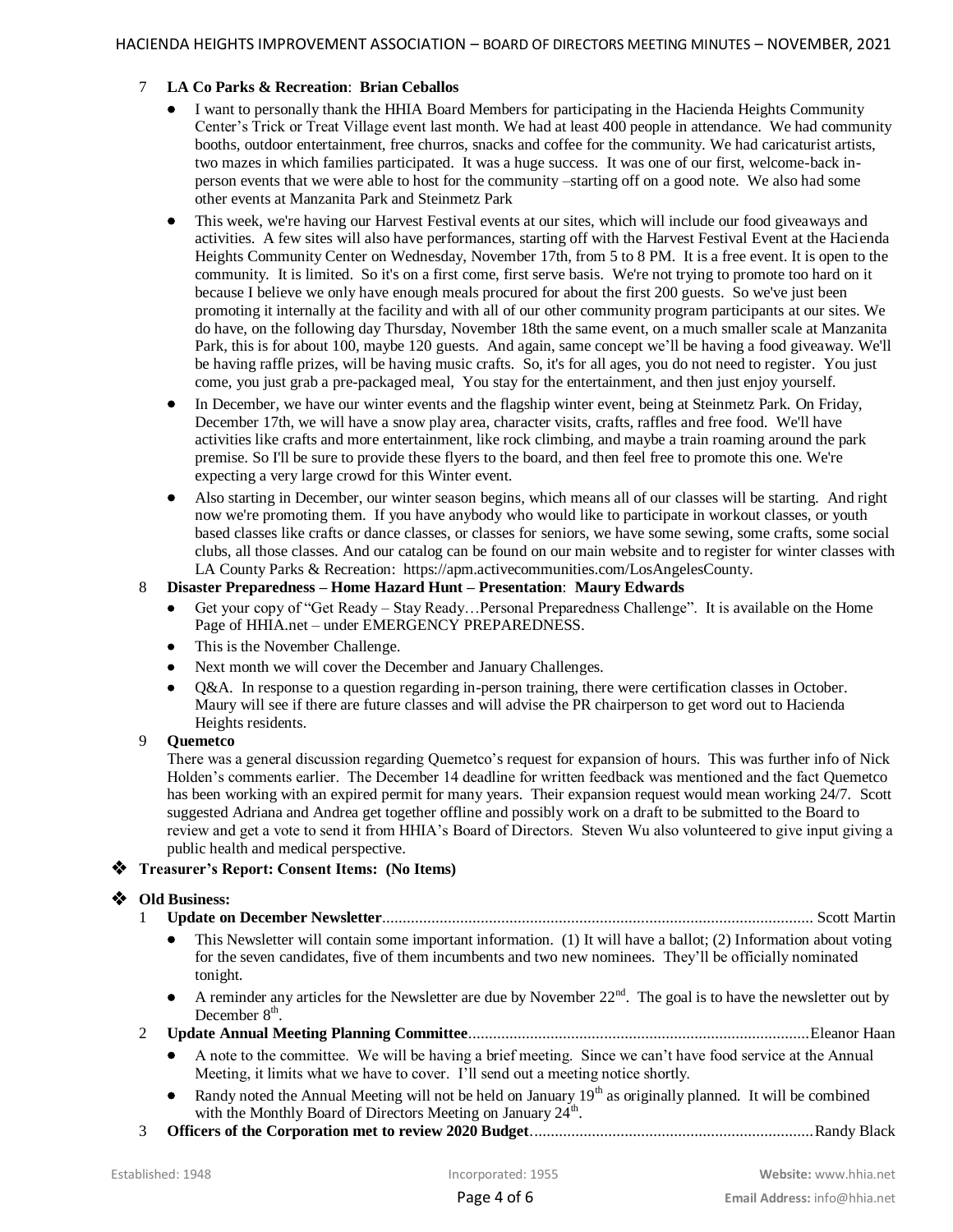The Officers reviewed the 2021 Budget. We found, because of Covid, there were activities we could not do which we didn't have the usual expenses related to them. There are certain fixed expenses, however, which need to be paid. Notable, on the income side, Membership is the only way we have income besides a grant we get from the County. We actually exceeded our budget membership income. We had targeted \$2,000. As of October, we're at about \$2,500. So, we met Thursday and reviewed the budget against the up-to-date income and expenses. This gives us a good prep for creating the draft budget for 2022.

# **New Business**

- 1 **Present Draft of 2022 Annual Budget**................................................................................ Randy Black, Treasurer
	- We've taken a stab at the 2022 year. Geri Kleinpell requested to add \$400 for membership fundraising, which we added. The budget includes some fixed expenses. Our storage unit has increased about \$15 per month. Apparently they are at a premium in the area. Our Actual figures are only up to October 31. We will finalize the 2022 budget when all the Income and Expenses for 2021 are in. We will then post it on the website.
	- Committee Volunteers are Victor, Maury and Randy as Lead.
- 2 **Nominating Committee for Board of Directors election update** ................................................... Maury Edwards
	- We have 5 current board members willing to run for another term Geri Kleinpell, Shou-Jen Kuo, Scott Martin, Andrea Gordon and Victor Yang. We have two HHIA members who have indicated an interest in running for a board position.
	- Geri Kleinpell nominated John Ford. He accepted the nomination. Jeffrey Lin nominated Stephen Woo. He accepted the nomination. Both gentlemen had filled-out a questionnaire which has been vetted through the nominating Committee. Per Maury, they have the skills and experience that should contribute to the organization and the community. Eleanor Haan moved to accept the two gentlemen as nominees to the election slate for the 2022 Directors. Maury Edwards second the motion. The board voted to affirm the motion.
	- The two men stated why they want to participate on the Board of Directors.
	- Scott explained the steps per our Bylaws which will be covered since there are 7 candidates for 6 positions and ballots and membership voting will be required to decide which 6 candidates will take the six Board of Director positions.
- 3 **2021 Goals/Status on Completion**. ...................................................................................................... Scott Martin
	- The Goals for 2021 were created at the beginning of the year per our Bylaws, Article 2. We considered the Covid affect on the completion of the goals such as requiring physical distancing and knew there'll be somethings we might not be able to do. A copy is posted on our website under November.
	- Goal 1 Sponsored by Maury, Jeffrey, Shou-Jen and Scott was completed. On our website you'll find these resources and every month starting February, Maury has, and will do again tonight, provide information on theory for Emergency Preparedness.
	- Goal 2 Sponsored by Adriana, Eleanor, Jeffrey, Andrea and Shou-Jen completed One of Three programs. On March  $17<sup>th</sup>$  the PPE Giveaway sponsored and supported by Hsi Lai Temple at the Hsi Lai Center. Scott was able to collect more than 21 people who said "Yeah, I got your e-mail" and more than 5 people who said "I attended". Local programs / projects were hampered by Covid and hence unavailable to promote.
	- Goal 3 Sponsored by Randy, Geri and Victor made some progress. Per Randy, we getting closer to being able to do this. We've reached back with US Bank, and because of Covid, the silver lining here, they've decided not to assess fees, at least for the time being, making it less complicated. We'll post something on the website on how to pay via direct transfer from your bank account using Zelle to our US Bank account. We need to work out the procedure for getting the Membership information to us. So this may be completed by the end of this year or will be added to our 2022 goals.
	- Goal 4 Sponsored by Adriana, Scott, Randy, Ted and Eleanor was not completed within the timeline. Scott would like to challenge the board to see that we are able to do this goal next year. We really have a responsibility to move that money so it can be used. Leaving in the bank does not generate enough interest to make it worth while to hold.
	- Goal 5 Sponsored by Geri, Ted, Andrea, Maury and Victor was completed. It was found to be not cost effective to accomplish the goal.
	- 2 of 5 Goals were completed. 2 Goals are partially completed. Only 1 was not done this year. Two or three may be continued into next year.
- 4 **\$100 required by Milik Insurance to name LA Co. Dept P&R as addt'l insured**.............................. Scott Martin
	- The Department of Parks and Recreation has a new organization. Core and Community Partnership Program or Program Partnership. This new group, which I've been working with to get our application submitted, were insistent that a document be put together by our insurance company that showed them as an additional insured